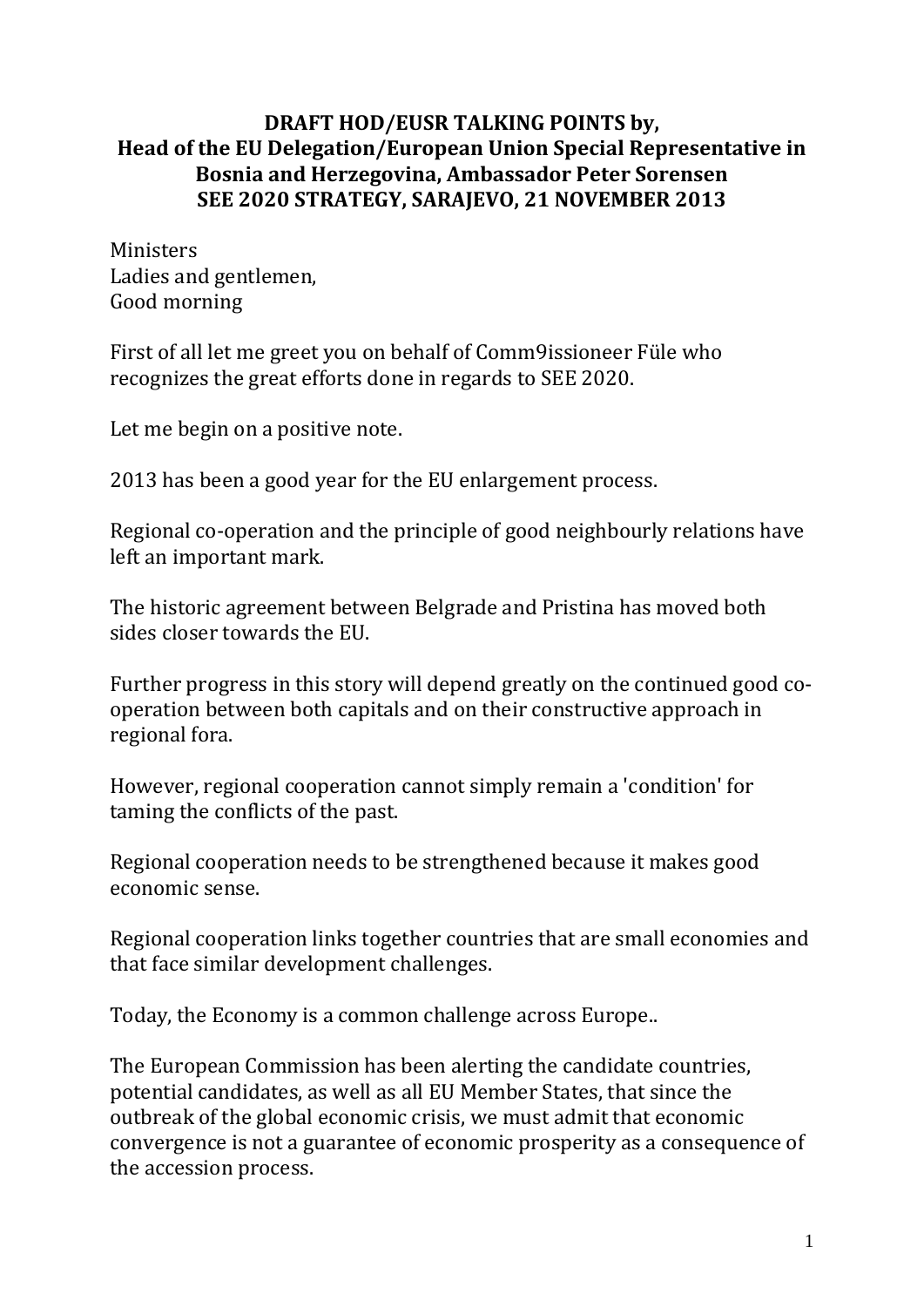So countries in the region need to do more in terms of improving national economic policies and their respective approaches to good governance.

Indeed, the 2013-2014 EU Enlargement Strategy put this issue of economic governance at the centre of debate.

The EU's insistence on the importance of economy development is not new.

We have been promoting and supporting regional ideas to improve economic governance as far back as 2010.

We recognise that the countries in the western Balkans need to understand more fully the *Europe 2020* strategy and its methods of work.

We recognise that there is no clear-cut acquis that will directly guide such economic competitiveness and employment.

This is why we proposed that the region undergoes a review of its own needs and proposes a regional approach to the exchange of best practice and joint policy making in those policy areas that have a cross border effect.

At this point, it is important and necessary to say that the Regional Cooperation Council, the countries of the region, and the OECD in our view have done an impressive job in preparing the comprehensive strategy that is before you today.

This strategy, I believe, commits governments and provides clear policy guidance to many regional initiatives on how to best engage with national governments in order to make best use of regional cooperation.

The strategy has the potential to bring about economic recovery and to support the reforms needed for EU accession.

In fact, a fully functioning market economy with the capacity to compete inside the EU Single market are accession criteria as defined by the Copenhagen European Council.

We believe that if the strategy before you today is fully implemented, it could also serve to improve the image of the region.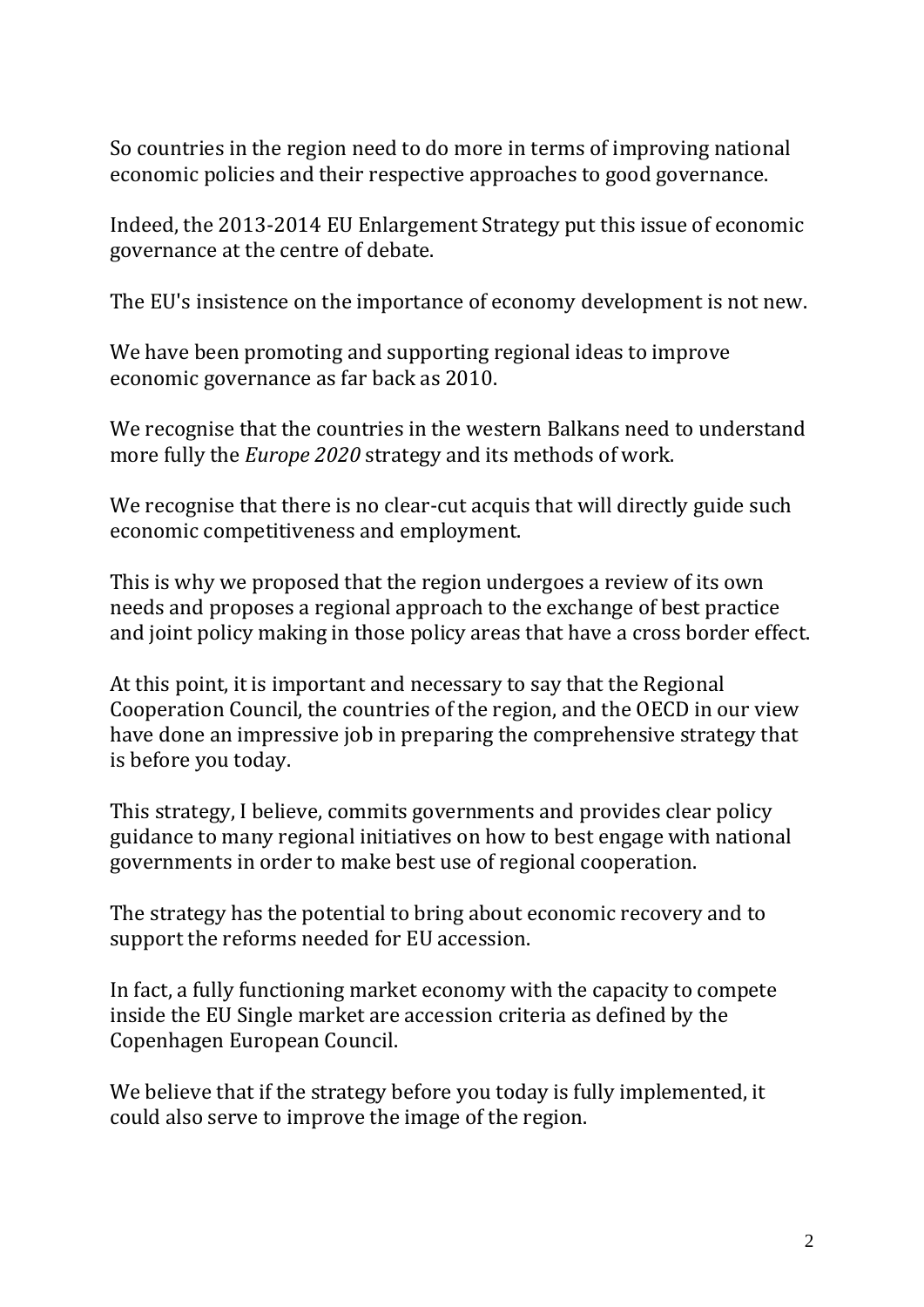It will go quite some way to show that this region is capable of cooperating, is capable of collective strategic thinking and, finally, is capable of moving up the economic competitiveness 'ladder'.

Yet, although the strategy may need revision, in the mid-term, it now needs to be implemented!

Yet if we are serious in wanting to the strategy to succeed, this process must never become centralised.

Given the nature of policies for employment and economic competitiveness, national governments must take the lead in all aspects of design and implementation.

Ladies and gentlemen,

The European Union belive that the countries of the region must succeed to effectively identify and implement the necessary national reforms.

That is why we think and welcome that countries need to adopt national action plans for SEE 2020!

The RCC, as well as other regional initiatives have an important role to play in acting as'policy facilitators' to all national efforts made.

Such facilitation needs to provide effective and timely guidance, technical assistance and secure transfer of best practices.

We stand ready to support all countries in this process, such as through cooperation with OECD.

But the EU Commission's 2013-2014 Enlargement Strategy 2013/14 emphasised another important aspect of the strategy's implementation, namely 'monitoring'.

We believe that the public monitoring of national efforts and achievements are keys for success.

Public monitoring will help ensure a dynamic process,

Public monitoring will commend those high performers and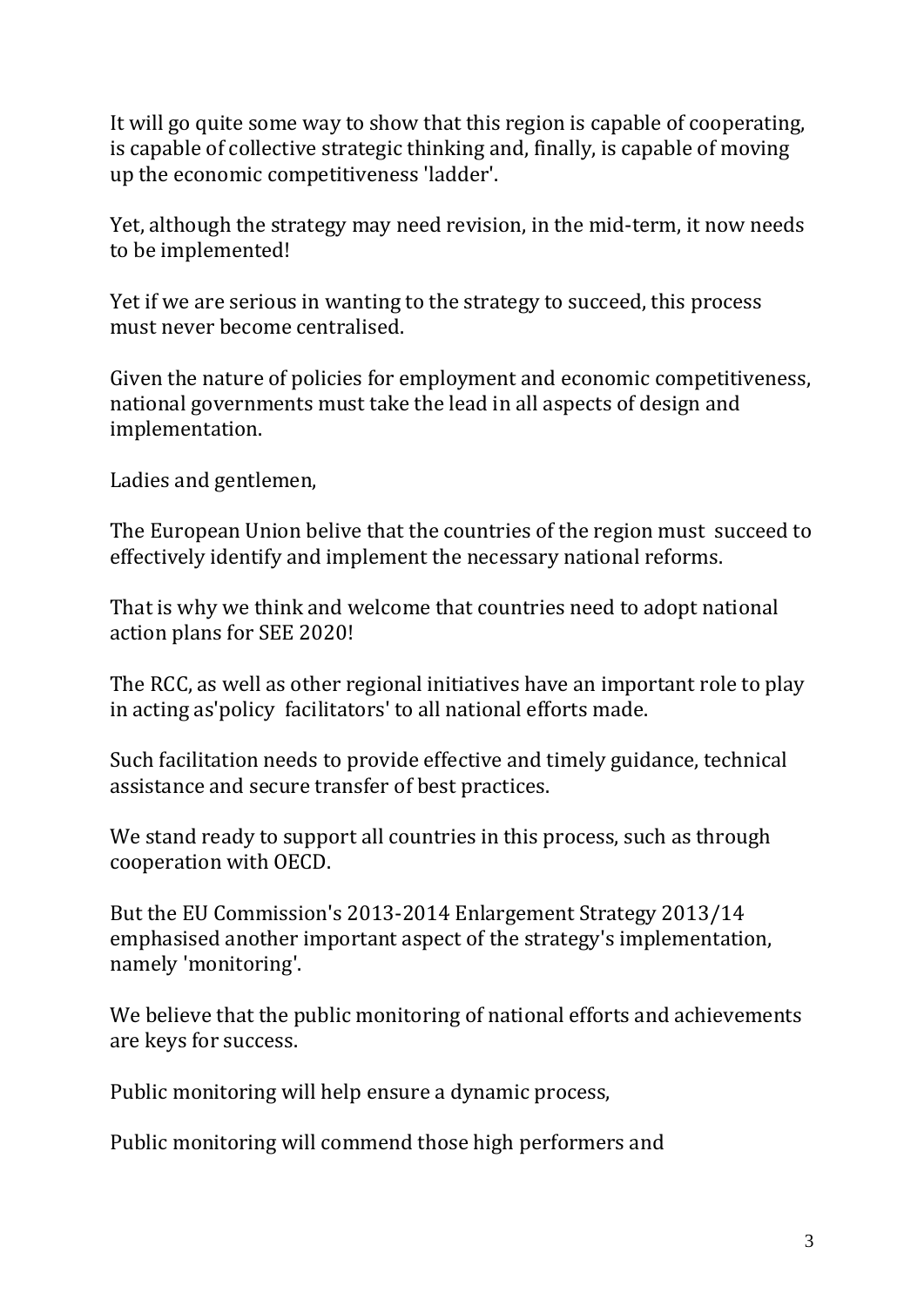Public monitoring will also highlight less high performance.

We believe that the RCC, with its significant political leverage, is well positioned to perform this important role.

In fact, we see the monitoring of the strategy as the basis for political involvement.

The annual ministerial meetings need to acknowledge any progress made, or to highlight areas of concern that need to be addressed.

In particular, these meetings need to endorse those further steps needed for the reform process to flourish.

So far, these meetings have been somewhat preoccupied with the drafting the strategy.

As I have said earlier, it is a good strategy.

But now we need to move this debate a long.

We now need to see the strategy being fully implemented.

We have no doubt that the rewards for doing so eventually will come. In the meantime, the Commission is equally interested in the monitoring of results and progress made towards meeting all targets set.

Ladies and gentlemen,

A couple of words on how the EU plans to support the implementation process.

As I have already mentioned, during 2014 we will be helping to enhance economic governance approaches with all enlargement countries.

Let us be clear, as already touched upon by Goran - none of the countries in this region are currently fully functioning market economy.

Large trade deficits with the EU point to a lack of economic competitiveness.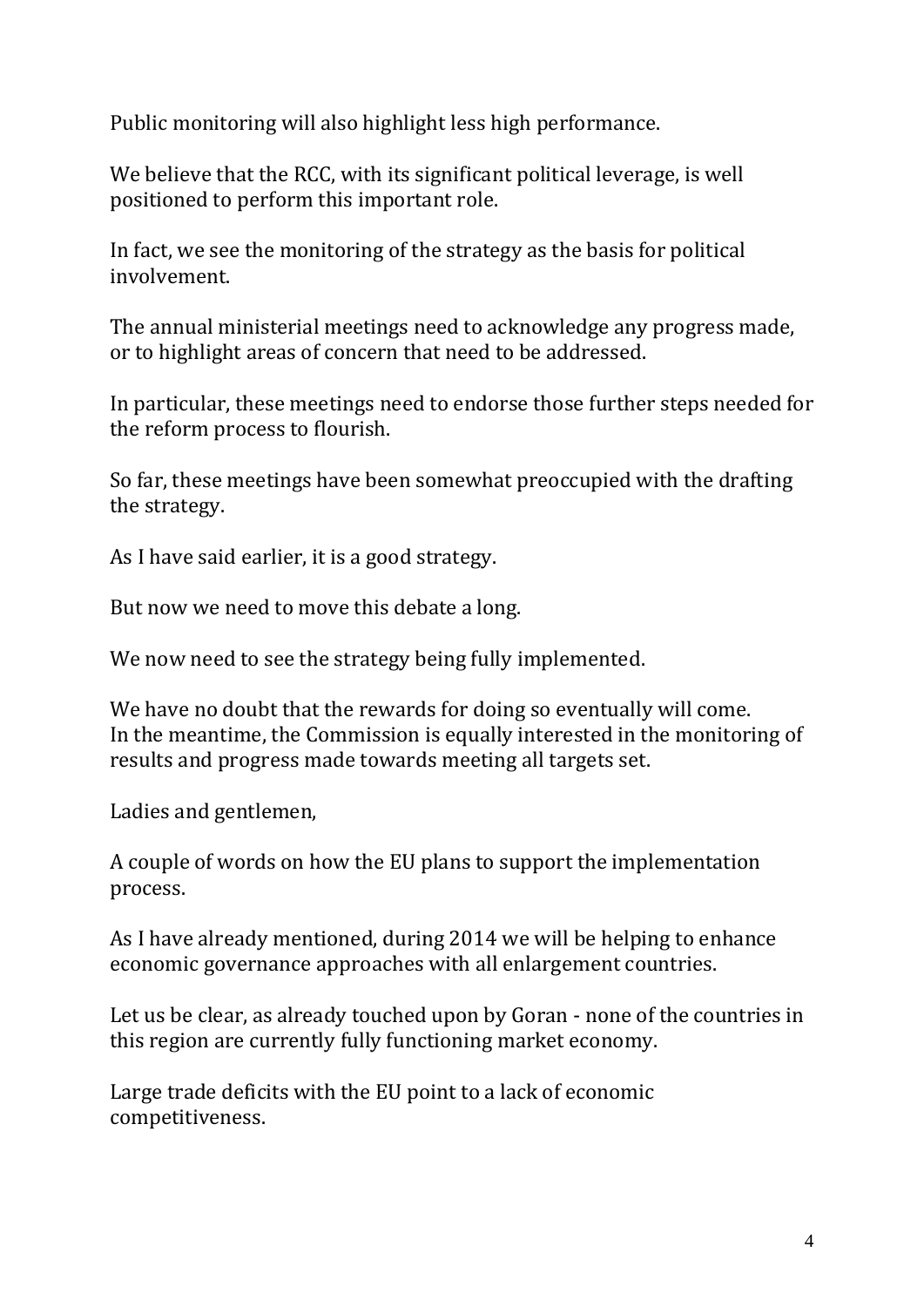Therefore, a key part of our future engagement will focus on strengthening this issue.

As the basis of our continuing dialogue, the countries will be asked to prepare a 'National Structural Reforms and Competitiveness Programme'.

These country programmes will then be discussed, in more detail, in various SAA subcommittees and will then be evaluated in the annual progress report.

It is clear that large parts of this programme overlap with the national plans for the SEE 2020.

In this sense, the work that you will do now can be used for your activities with the Commission, and vice versa.

In our view, Pre-accession economic dialogue and the SEE 2020 process are fully complimentary and compatible.

As the EU attach such importance to reforms in the areas of employment and economic competitiveness, not surprisingly we have placed these topics high on the list of priorities for funding under IPA 2.

Reforms designed under the SEE 2020 will be better than reforms designed in close national circles.

Therefore, we will earmark funds for them, either for technical assistance to preparation these reforms or for concrete implementation, including new infrastructure.

Ministers, Ladies and gentlemen,

The importance of recovery, the opportunities of EU accession and the benefit of regional cooperation are three main reasons that should guide the SEE 2020 moving forward.

I and my team, as well as our colleagues in Bruxelles will continue to do our best in assisting the Government of Bosnia-Herzegovina to implement its regional commitments under SEE 2020.